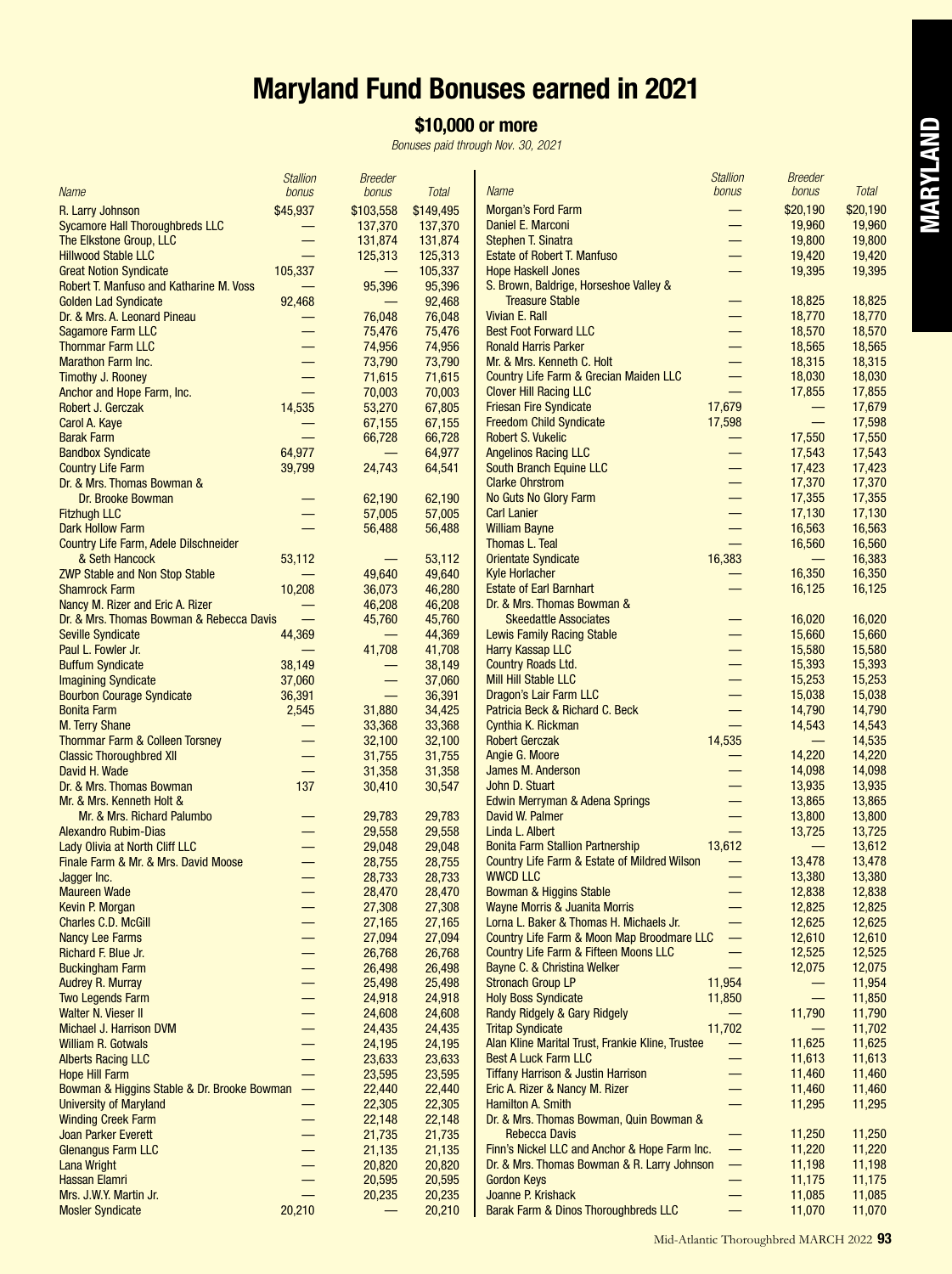#### **Maryland Fund Bonuses \$10,000-plus** *continued*

| <b>Name</b>                                                  | <b>Stallion</b><br>bonus | <b>Breeder</b><br>bonus         | <b>Total</b> | <b>Name</b>                                | <b>Stallion</b><br>bonus | <b>Breeder</b><br>bonus | <b>Total</b> |
|--------------------------------------------------------------|--------------------------|---------------------------------|--------------|--------------------------------------------|--------------------------|-------------------------|--------------|
| Clover Hill Farm Inc.                                        |                          | 11.033                          | 11.033       | Nicanor Syndicate                          | 10.489                   |                         | 10.489       |
| Cornelia Sloan Gibson                                        |                          | 10.920                          | 10.920       | Country Life Farm & Mrs. J.W.Y. Martin Jr. |                          | 10.418                  | 10.418       |
| <b>Not For Love Syndicate</b>                                | 10.761                   |                                 | 10.761       | <b>David Earl Baxter</b>                   |                          | 10.365                  | 10.365       |
| <b>Cal Nation Syndicate</b>                                  | 10.647                   | —                               | 10.647       | Steve R. Ferguson                          |                          | 10.260                  | 10,260       |
| <b>Gainesway Thoroughbreds Limited</b>                       |                          | 10.643                          | 10.643       | <b>Etched Racing Partnership</b>           |                          | 10.215                  | 10,215       |
| Outflanker Syndicate                                         | 10.616                   | —                               | 10.616       | <b>Mike Dalton LLC</b>                     |                          | 10.125                  | 10.125       |
| James Claude Smith Jr.                                       |                          | 10.500                          | 10.500       | <b>CRK Stable LLC</b>                      |                          | 10.110                  | 10.110       |
| Wasabi Ventures Stables LLC, Greenspring Mares LLC, Bowman & |                          | <b>Warning Drums Racing LLC</b> |              | 10.065                                     | 10.065                   |                         |              |
| <b>Higgins Stable and Gregory Caliwag</b>                    |                          | 10.500                          | 10.500       |                                            |                          |                         |              |

### **Award leaders of Maryland Fund since 1977**

| Year Name<br>Total                                                                                                              | <b>Tota</b><br>Year Name                                                             |
|---------------------------------------------------------------------------------------------------------------------------------|--------------------------------------------------------------------------------------|
| 2021 R. Larry Johnson, Bluemont, Va. * \$149,495.00                                                                             | 1997 Robert E. Meyerhoff, Phoenix, Md. \$ 55,384.60                                  |
| 2020 R. Larry Johnson, Bluemont, Va. 175,300.00                                                                                 | 1996 Robert E. Meyerhoff, Phoenix, Md. 75,328.81                                     |
| 2019 R. Larry Johnson, Bluemont, Va. 209,812.00                                                                                 | 1995 Robert E. Meyerhoff, Phoenix, Md. 101,146.69                                    |
| 2018 R. Larry Johnson, Bluemont, Va. 242,772.00                                                                                 | 1994 Robert E. Meyerhoff, Phoenix, Md. 154,847.22                                    |
| 2017 R. Larry Johnson, Bluemont, Va. 189,212.00                                                                                 | 1993 Robert E. Meyerhoff, Phoenix, Md. 111,107.11                                    |
| 2016 Sycamore Hall Farm LLC, Chesapeake City, Md. 130,809.00                                                                    | 1992 Robert E. Meyerhoff, Phoenix, Md. 100,415.94                                    |
| 2015 Sycamore Hall Farm LLC, Chesapeake City, Md. 122,775.00                                                                    |                                                                                      |
| 2014 Mr. and Mrs. Charles McGinnes/Thornmar, Chestertown, Md 138,936.00                                                         |                                                                                      |
| 2013 Bender & Bender LLC, Bethesda, Md. 113,511.75                                                                              | 1989 Hal C.B. Clagett, Upper Marlboro, Md. 99,392.11                                 |
| 2012 Sagamore Farm LLC, Glyndon, Md92,033.50                                                                                    | 1988 Hal C.B. Clagett, Upper Marlboro, Md. 70,960.66                                 |
| 2011 Robert E. Meyerhoff/Fitzhugh LLC, Phoenix, Md 113,288.85                                                                   | 1987 Hal C.B. Clagett, Upper Marlboro, Md. 60,715.41                                 |
| 2010 Robert E. Meyerhoff/Fitzhugh LLC, Phoenix, Md. 54,538.45                                                                   | 1986 Robert E. Meyerhoff, Phoenix, Md. 63,392.90                                     |
| 2009 Not For Love Syndicate, Chesapeake City, Md. 42,916.20                                                                     | 1985 Hal C.B. Clagett, Upper Marlboro, Md. 48,688.34                                 |
| 2008 Robert E. Meyerhoff/Fitzhugh LLC, Phoenix, Md. 70,545.45                                                                   | 1984 John A. Manfuso Sr., Chevy Chase, Md. 52,775.56                                 |
| 2007 Robert E. Meyerhoff/Fitzhugh LLC, Phoenix, Md. 80,365.20                                                                   | 1983 Mr. and Mrs. William R. Harris, Glen Allen, Va. 56,816.35                       |
| 2006 Robert E. Meyerhoff/Fitzhugh LLC, Phoenix, Md. 100,667.75<br>2005 Robert E. Meyerhoff/Fitzhugh LLC, Phoenix, Md. 82,280.51 | 1982 Glade Valley Farms, Dr. and Mrs. Robert A. Leonard, Frederick, Md. 71,935.42    |
|                                                                                                                                 | 1981 Glade Valley Farms, Dr. and Mrs. Robert A. Leonard, Frederick, Md.<br>51,696.39 |
| 2004 Mr. and Mrs. Charles McGinnes/Thornmar, Chestertown, Md. 92,793.44<br>2003 Robert E. Meyerhoff, Phoenix, Md. 87,553.64     | 1980 Alfred G. Vanderbilt, Glyndon, Md. 43,698.44                                    |
| 2002 Sondra and Howard M. Bender, Bethesda, Md. 108,784.05                                                                      | 1979 Glade Valley Farms, Frederick, Md. 31,765.85                                    |
| 2001 Sondra and Howard M. Bender, Bethesda, Md. 103,105.45                                                                      | 1978 Glade Valley Farms, Frederick, Md. 17,506.43                                    |
| 2000 Robert E. Meyerhoff, Phoenix, Md. 123,648.05                                                                               | 1977 Glade Valley Farms, Frederick, Md. 18,841.87                                    |
| 1999 Sondra and Howard M. Bender, Bethesda, Md. 67,268.93                                                                       |                                                                                      |
|                                                                                                                                 |                                                                                      |
| 1998 Robert E. Meyerhoff, Phoenix, Md. 76,639.14                                                                                | *Bonuses paid through Nov. 30, 2021                                                  |

#### **Bonus payments— \$5,000 to \$9,999**

*Bonuses paid through Nov. 30, 2021*

Andrew E. Ali, \$5,070; Anchor & Hope Farm Inc. & Finn's Nickel LLC, \$5,700.

David Baxter Sr., \$9,923; Teresa L. Beste, \$8,985; James A. Blackwell, \$9,360; Blofeld Syndicate, \$6,590; David Benjamin Bloom, \$8,715; Bluegrass Farm Partners Inc., \$7,410; Bonita Farm & Stuart Janney III LLC, \$5,280; Dr. & Mrs. Thomas Bowman, Rebecca Davis & Dr. Brooke Bowman, \$9,068; Dr. & Mrs. Thomas Bowman & Shawn M. Howser, \$9,825; Derek Brown, \$8,770; Buckingham Farm & Morgan's Ford Farm, \$9,000.

CandyLand Farm, \$6,435; Wes Carter, \$7,590; Abdul G. Chaudry, \$5,220; Henry S. Clark III, \$8,378; Classic Thoroughbred XXIX, \$9,038; Randy L. Cohen & Alyse L. Cohen, \$8,468; Cordelia Stables

LLC, \$6,235; Cliff & Mary Cornwell & Country Life Farm, \$6,068; Country Life Farm & Imagistic LLC, \$9,908; Country Life Farm & Imagistic Broodmare II LLC, \$7,560; Country Life Farm & Lawless Love LLC, \$5,785; Country Life Farm & Sassy Molly LLC, \$6,870.

D. Hatman Thoroughbreds LLC, \$9,270; Dark Hollow Farm, D. Brown, Davidov & Schwaber, \$7,020; Dark Hollow Farm & Mr. & Mrs. Arnold Davidov, \$9,033; David M. DiPietro, \$7,650; Divining Rod Synd., \$9,660; Double NK Partnership & Dennis Jankiewicz, \$6,420.

Estate of Alan S. Kline, Frankie Kline (Trustee), \$9,405; Robert S. Evans, \$7,973; Everest Stables Inc., \$7,807.

Mrs. Janon Fisher III, \$8,933; Charles A Frock, \$8,543; Cary D. Frommer, \$6,030; Scott C. Fuchs, \$5,023.

Robert E. Gamber, \$8,888; Greenspring Mares LLC, \$6,833; Mark B. Grier, \$9,000.

Hangover Kid Syndicate, \$5,681; Terri Haupt, \$6,304; Hearts Desire Farm LLC & Winding Creek Farm, \$8,030; Nancy B. Heil, \$5,183; Mr. & Mrs. Kenneth Holt, Theodore Montuori & Richard Palumbo, \$8,938; Mr. & Mrs. Kenneth Holt & Charles Reed, \$6,578; Michael & Debbie Horning, \$5,013.

JSM Equine LLC, \$5,670.

Carol Kaye, Jeanne Baker & James Boyce, \$5,445; Wendy M. Komlo, \$8,220.

Andrea G. Lematta, \$6,060; Little Man Farm, \$9,398; Kenneth F. Lowe Jr., \$6,630.

James F. McIngvale, \$7,763; William Meister & Julie Arbogast, \$8,540; Mezza Luna Farm LLC, \$6,885; MOM Stable, \$6,008; Angie Moore & Tiznow Syndicate, \$8,404; Murmur Farm, \$9,360.

Leo Nechamkin & Dennis Jankiewicz, \$7,568; Northview Stallion Station Inc., \$7,560.

Douglas Oswald, \$5,820.

Charles V. Parker, \$6,903; Avla R. Pitts, \$9,518.

Quest Realty, \$7,875.

Redeemed Syndicate, \$8,100; Darci Rice, \$5,120; John Ryan & Monica Ryan, \$9,623; Monica Ryan, \$8,190.

Skeedattle Associates, \$9,690; Mary Slade, \$6,560; Smith Farm & Stable, \$6,060; Hamilton Smith, Fred Greene Jr. & Deborah Greene, \$9,608; Bob G. Sowder, \$8,100; Sweet Spirits Stables, LLC, \$9,098; Sycamore Hall Thoroughbreds LLC & Ellen Charles, \$7,770.

Wasabi Ventures Stables LLC, Greenspring Mares LLC & Bowman &, \$7,020; Winners Circle Partners VIII, \$9,888; Mrs. Frank P. Wright, \$9,048.

#### **Bonus payments— \$4,999 and less**

*Bonuses paid through Nov. 30, 2021*

Talbot J. Albert IV, \$945; Helen C. Alexander, \$963; All Aboard